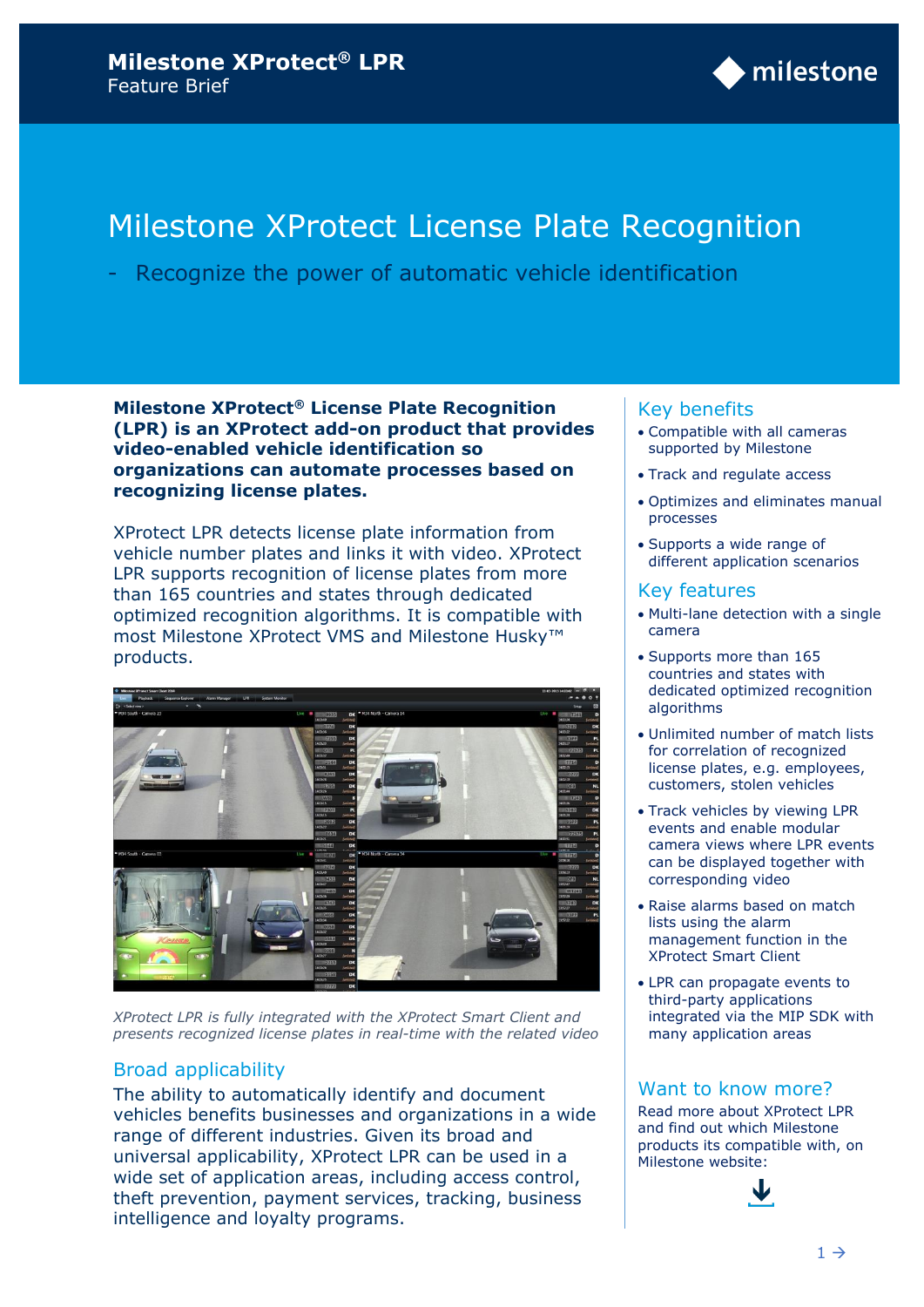## Increase work productivity

Providing an automated complement to the physical security XProtect LPR improves almost every step in the daily security operation; from real-time monitoring, to automatically initiated actions such as gate control, to facilitating faster investigations and complete documentation.



*The principal steps in XProtect LPR include capturing live images, image analysis and matching recognized license plates* 

## **Capture**

XProtect LPR is compatible with all cameras supported by the Milestone XProtect VMS or Milestone Husky NVR product used. This means that you can select cameras based on budget and required recognition reliability. Milestone LPR supports multi-lane detection within one camera view.

## Analyze - better business analytics

XProtect LPR supports more than 165 country and state optimized modules with dedicated recognition algorithms. It allows any combination of country modules to be activated in a system.

## Match license plates

The true value of video-enabled LPR is uncovered when license plates are matched with predefined lists. The match lists can be customized and individually created for different uses. Lists can be used to detect stolen cars in city surveillance, recognize expected trucks in a transportation hub or identify vehicles belonging to employees.

The centrally managed match lists serve two primary purposes: 1) trigger different types of events and actions, and 2) enrich the information presented together with the license plate information in real-time and in reports. XProtect LPR supports an unlimited number of match lists.

#### Supported countries

XProtect LPR supports 165 countries. For a complete list of supported countries and license plate styles, please refer to the Milestone website:

milestone



#### Generic modules

Besides the country optimized recognition modules, XProtect LPR supports a set of generic modules:

- Australia
- EU-zone
- United States
- Generic worldwide

These generic modules offer a broader, but slightly less accurate recognition

#### Reading complex plates

Using the country-specific modules complex plates are read with high recognition rate. Complex plates include multiple lines, bidirectional information, graphical symbols and low-contrast color combinations.



# Other recognition modules

In addition to the license plate modules XProtect LPR also supports container and dangerous goods management recognition.

## Custom data

As a part of the match list definitions, XProtect LPR allows for five custom information data fields as a complement to license plate information. These custom data fields can, for example, be for information such as owner details and vehicle type.

The custom data field is presented together with the license plate information in the LPR monitor function and in the XProtect LPR report.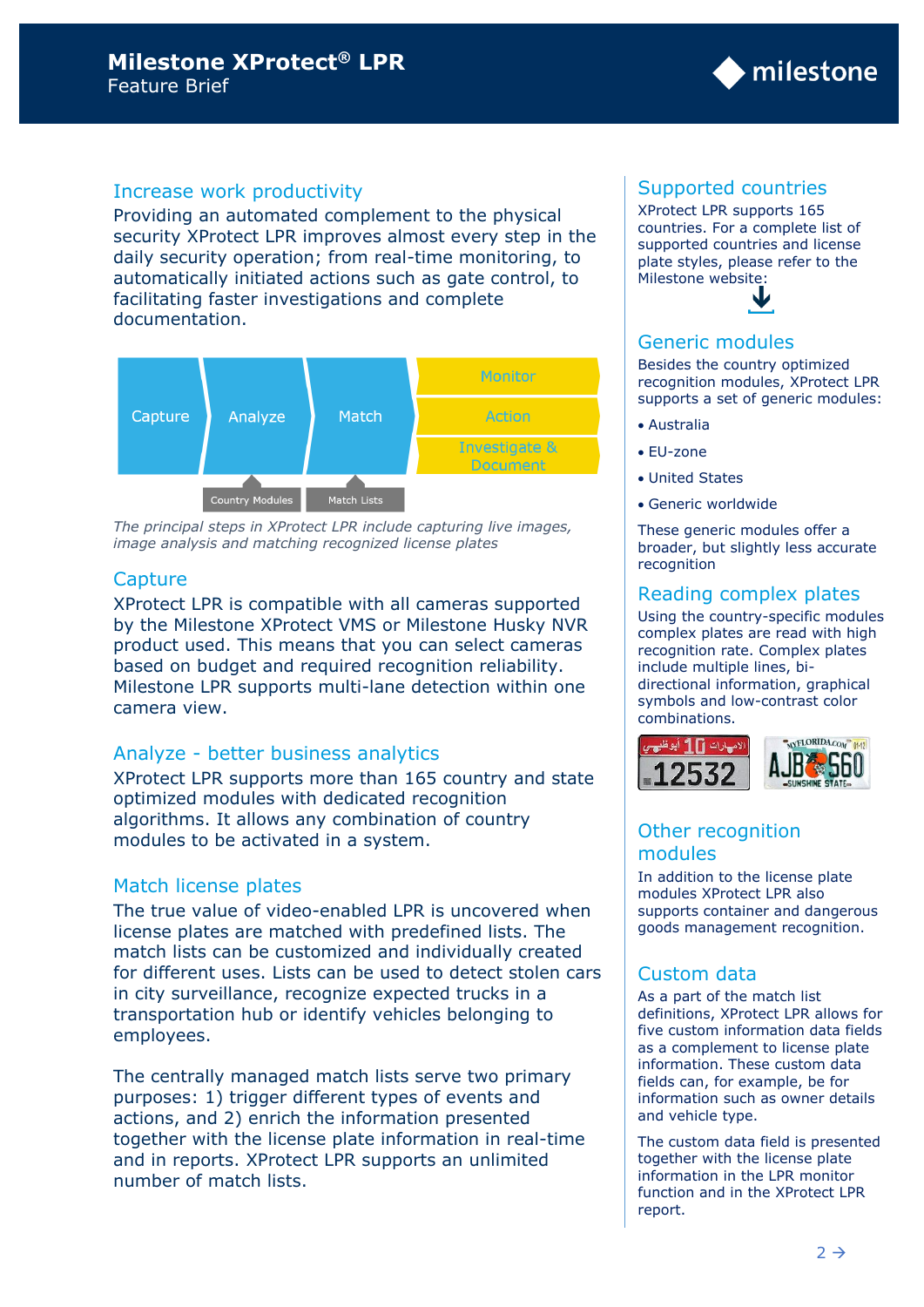# Monitor – keep track of vehicles in real-time

XProtect LPR can help reduce the cost and time associated with managing parking subscriptions, access control and evidence gathering for law enforcement. XProtect LPR operates with a monitor view item that presents a combined camera view and an event list displaying recognized license plate information. The LPR monitor view item can be used in any XProtect Smart Client view.



*The XProtect LPR monitor function provides a real-time presentation of vehicle identification details and possible match lists information*

## Action- trigger events

A primary purpose of the match lists is to generate events that can drive different actions such as gate control, alarm generation or triggering of external systems. The benefit of this is both saved time and more consistent handling. This means that XProtect LPR can, for example, manage parking, control payment or be a powerful tool for law enforcement and traffic control.

## Investigate

XProtect LPR makes it easy to find and document detected vehicles. A combined search and filtering option in the dedicated LPR tab in the XProtect Smart Client makes it possible to search across multiple cameras, countries, specific match lists and partial wildcards. With the instant playback function, XProtect LPR can instantly validate incidents and alarms. The product also provides direct access to further LPR details.

# Instant investigation

The XProtect LPR monitor view items can be used in independent playback in line with normal camera view items. In independent playback the event list with license plate information can be reviewed with the possibility to directly jump to a specific vehicle and play back recorded video from the associated camera.

◆ milestone

A shortcut option makes it possible to select any vehicle identified in the LPR Monitor and get a list of the specific license plate recognition events in the LPR tab.

## A framework for easy integration

As an integral part of Milestones XProtect VMS suite, XProtect LPR may be integrated with external license databases and systems via the Milestone Integration Platform (MIP) API. This means that individual license plate readings, for example, can be looked up in central domestic number plate registers, or a fuel pump can be stopped if a vehicle is included in a "black-list" match list.

## Document with reports

Using the search and filtering functions in the LPR tab, it is possible to generate an evidential report covering the specific set of LPR detections.

The XProtect LPR report includes license plate information, video thumbnail, license plate close-up and match list details for each license plate entry.